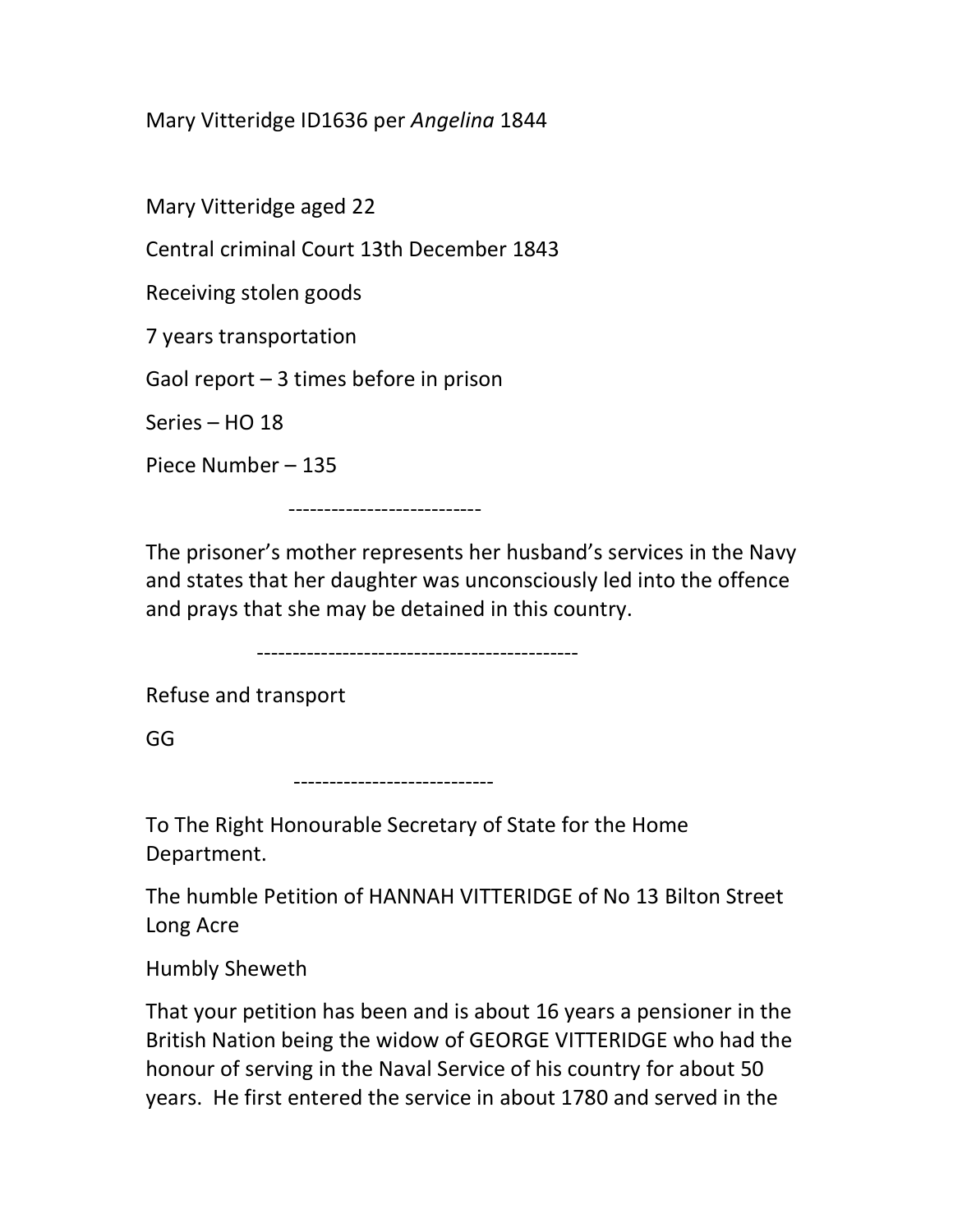Transport Service in various ships, the first remarkable affair that occurred was the taking of the ship" Edward Ellis" by Admiral Lord Cochrane on the Spanish Maine and was subsequently kept a prisoner for 12 months until he was relieved by Captain Sir Thomas Hardy then Governor of Valpariso, he served in many other vessels (which Petitioner is competent to communicate) until his death which took place on board the William and Mary in the year 1828.

That your Petitioner's only daughter is at presently under sentence of transportation for seven years having been convicted before Baron Alderson at the central Criminal Court on the 13th December last.

That your Petitioner notwithstanding her natural affection for her only child would not venture to appeal to your Honours humane protection was she not aware that the delinquent was unconsciously led into the dreadful affair which if not for your Honours timely interference will deprive your Petitioner of her only comfort and finally wind up her mortal [career] by sending her grey hairs and broken heart to an untimely grave.

That your Petitioner trusts that the prayer of the poor widow will have the effect of inducing your Honour to recommend to Her Majesty most gracious clemency her poor child or as a last resource that your Honour will so far confirm to the prayer of the Petitioner as to give orders for her daughter's remaining in this country.

That the God of Mercy may influence the more noble feeling of your nature and that you may be induced to  $\lceil$  | the poor widow by throwing the [ ] mantle of your judication around her and that you may live for years with unsullied happiness in the [sunshine] of your own virtues is the feverent prayer of the poor desolate and destitute widow who will as in duty bound ever pray.

Ever pray

Hannah Vitteridge

-----------------------